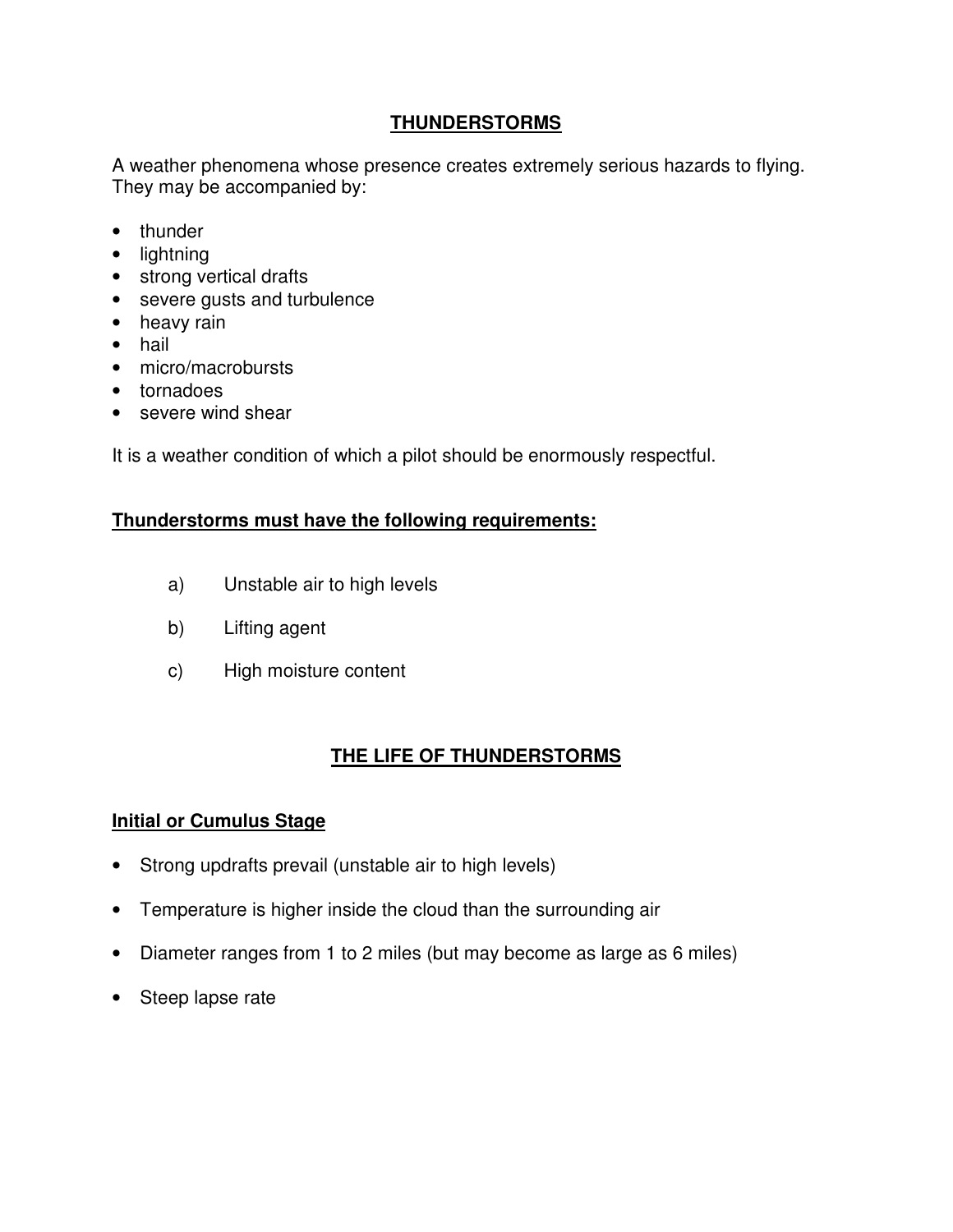### **Mature Stage**

- Updrafts penetrate to great heights
- Downdrafts start in middle and lower level of cell
- Precipitation starts
- Stage usually lasts 15 to 30 minutes (may last as long as 60min).

#### **Dissipating Stage**

- -Downdraft occupies all but top of cloud where updrafts persist
- Rain starts to slow and stop
- Top of cloud frays into anvil shape.

# **TYPES**

#### **Air Mass**

- usually form on hot summer days
- relatively easy to avoid
- form as a result of either convection or orgraphic lift

#### **Frontal**

- associated with cold fronts
- usually form in a line that may extend for hundreds of miles of cold front, known as LINE SQUALL
- can develop at warm front and may be embedded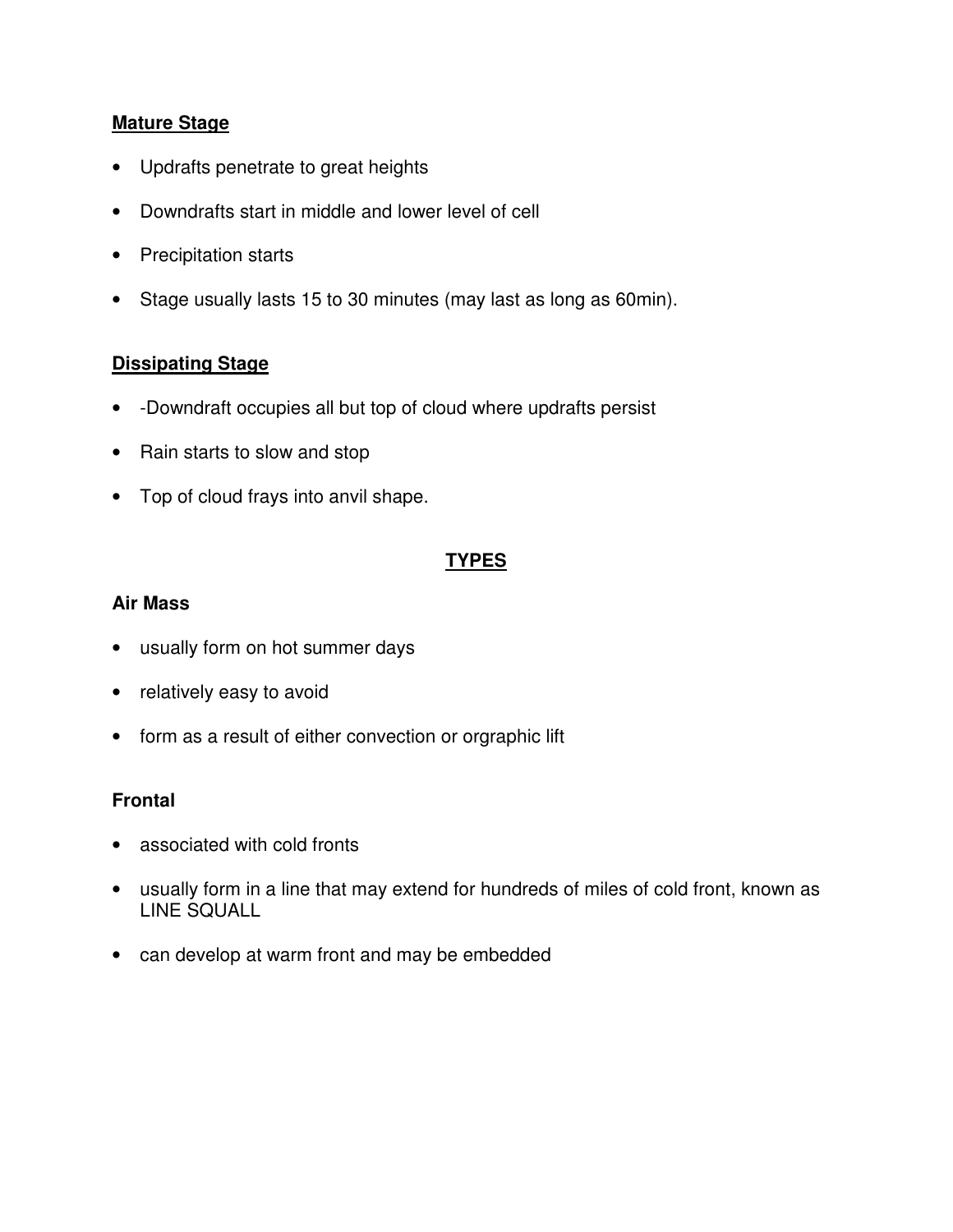## **THUNDERSTORMS HAZARDS**

# **TURBULENCE**

- could overstress aircraft or cause loss of control
- downdrafts as strong as 2000 feet per minute and updrafts as strong as 6000 feet per minute that can severely cripple aircraft
- strongest between 12,000 20,000 feet in mature stage
- can be experienced, in clear air up, to 20 miles away from severe cells
- can be severe in micro/macrobursts and at gust front.

## **WINDS**

- danger of gusts up to 80kts with rapid changes in direction
- gust front generates strong, gusty winds near the surface which can change direction by 180° and gust up to 50 kts in seconds.

### **HAIL**

- could cause serious structural damage
- can be encountered outside of cloud as it is thrown upward and outward by active cells.

### **ICING**

- abundance of supercooled water droplets, will cause severe icing
- most severe during the mature stage.